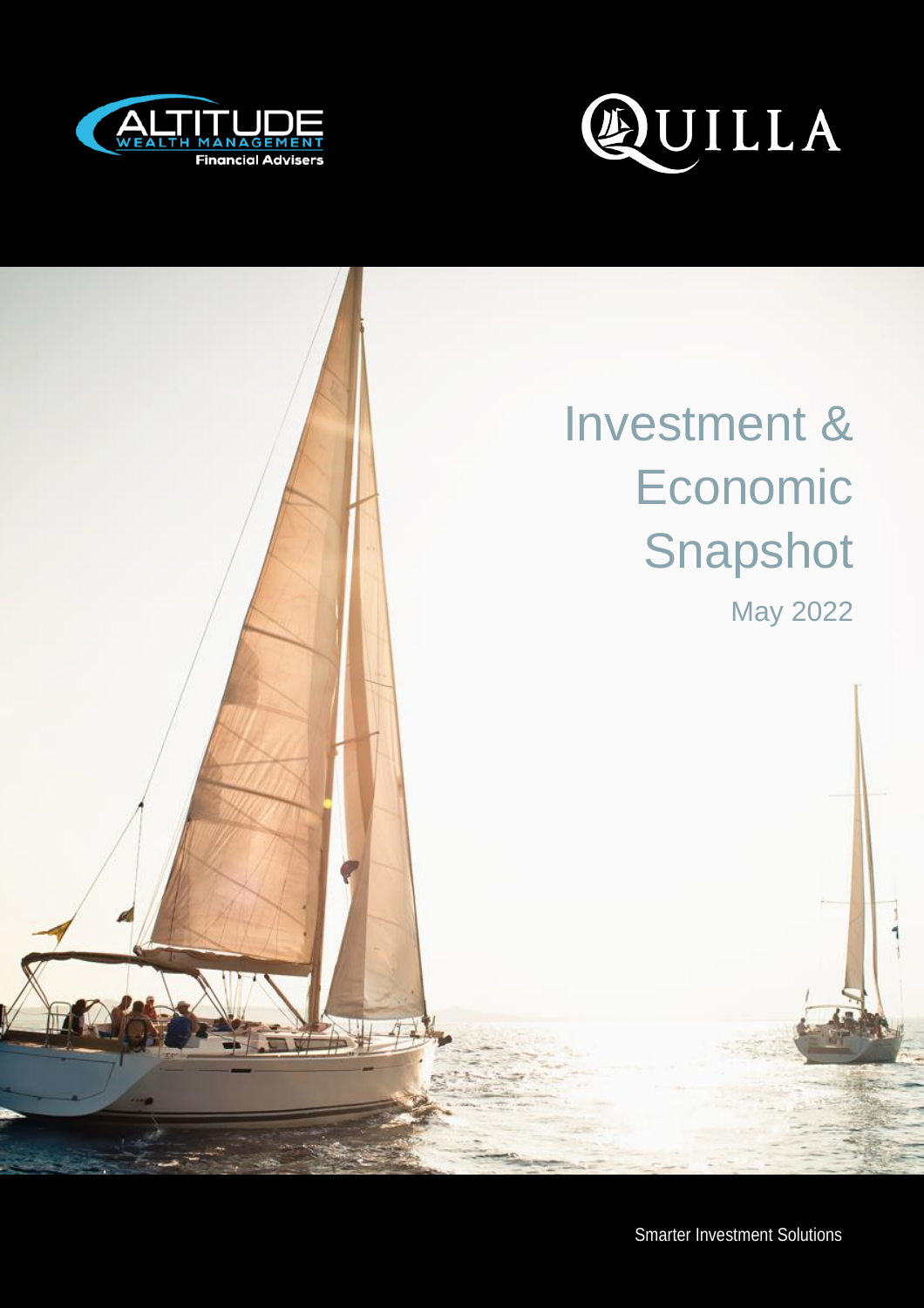

## May Highlights

- The performance of global financial markets showed some improvement in May with global equities, US equities, and emerging markets all generating small positive returns.
- The Federal Reserve indicated that after two more 0.5% rate hikes it would be well positioned to assess the impact and need for more policy moves later this year. This was largely welcomed by equity markets which bounced on the news.
- Inflation, whilst still uncomfortably high, is showing tentative signs of moderating in the US.
- Commodity market performance was mixed. The price of oil continued to soar, but industrial metal prices weakened on lower manufacturing activity in China.

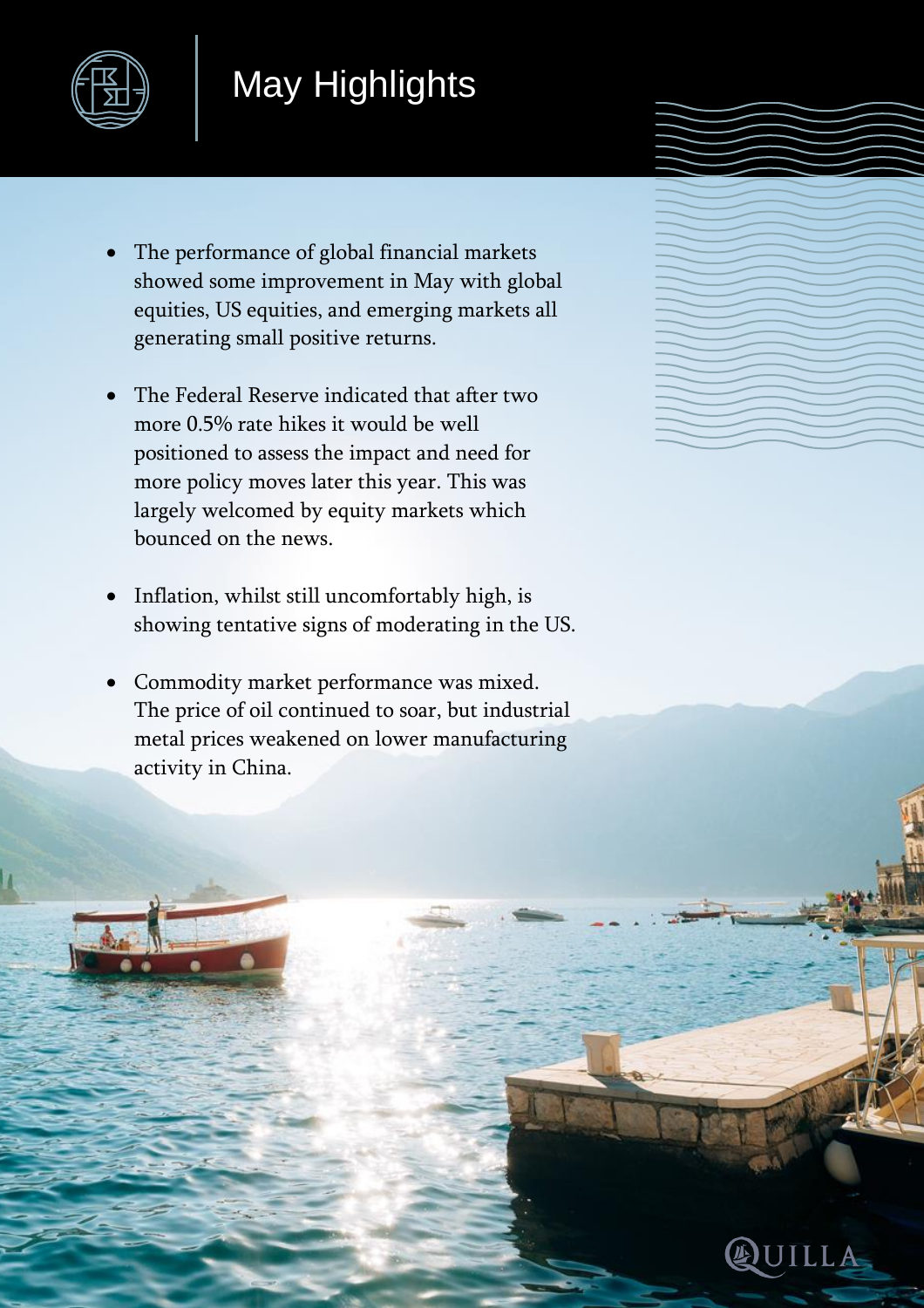



Sources: Thomson Reuters, Bloomberg. Equity returns are total return.



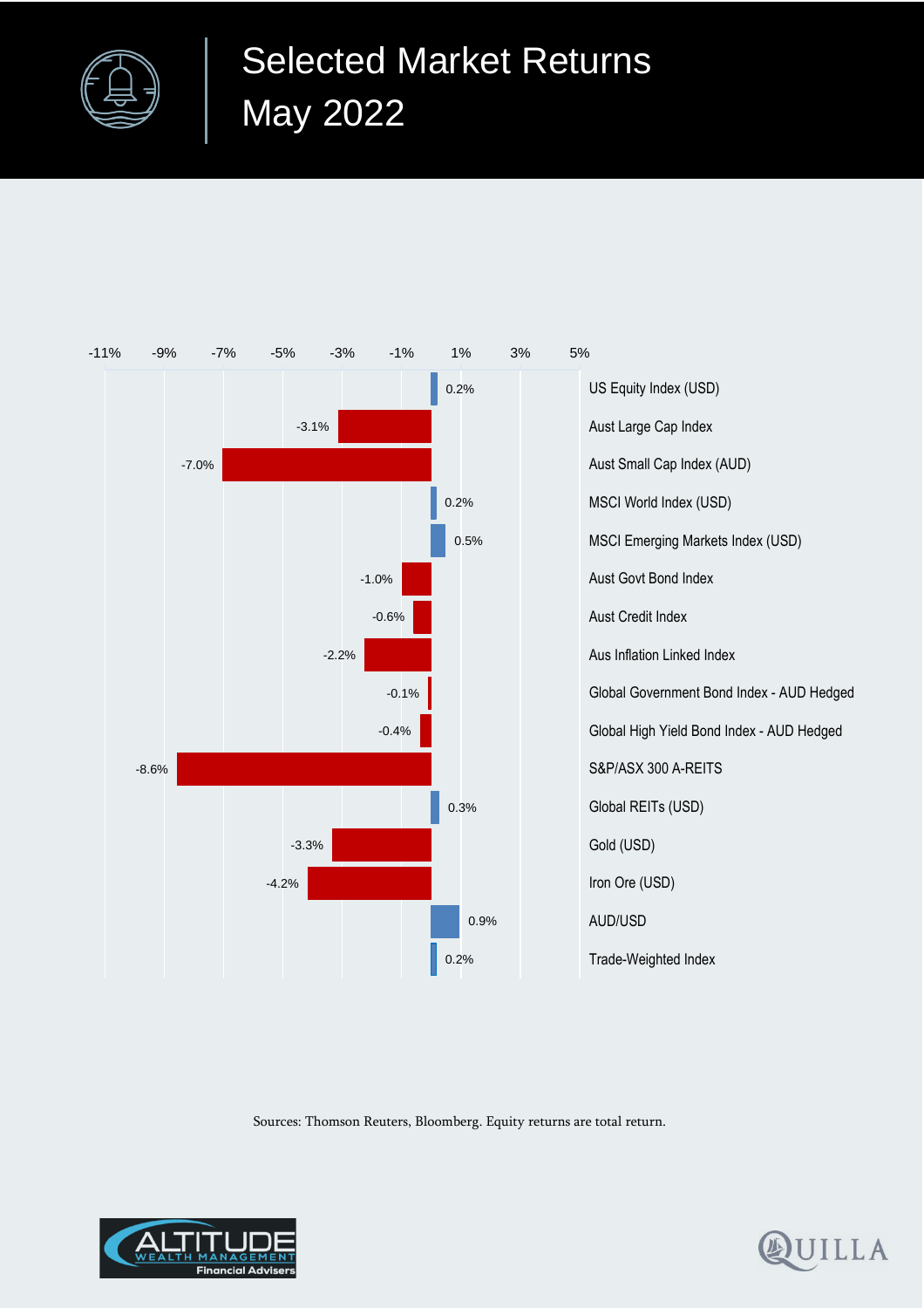

## Key developments in May



It was an eventful month as financial markets continued to focus on the big challenges of the day including inflation, falling real wages, rising interest rates, cost of living pressures, and fears of slowing global growth.

Financial markets responded to the uncertain economic outlook by posting a mixed and volatile set of results throughout the course of May. After many weeks in decline, the US market reversed its recent downwards trend, ending the month with a small gain on the back of a relief rally that occurred late in the month.

Global equities and emerging markets followed the US's lead, returning into the 'green'. Of particular interest was the solid showing from European and emerging markets. There was also a reversal of fortune from the Chinese share market on the back of early signs that Zero Covid Policy restrictions may soon be relaxed, and that the Chinese economy was showing promise of recovery. News that the Chinese Government announced further tax cut stimulus was also well received by markets.

Unlike last month, the Australian share market was one of the global laggards in May, falling -3.1%. At a sector level, materials (+0.1%), industrials (-0.5%), and healthcare / financials (-1.1%) were the outperformers while A-REITs (-8.6%), information technology (-8.7%), consumer staples (-6.6%) and telecoms (-6.5%) all underperformed.

Industrial commodities such as iron ore continued to fall further throughout May. The iron ore price fell -4.2% reflecting lower manufacturing activity in China and soft demand.



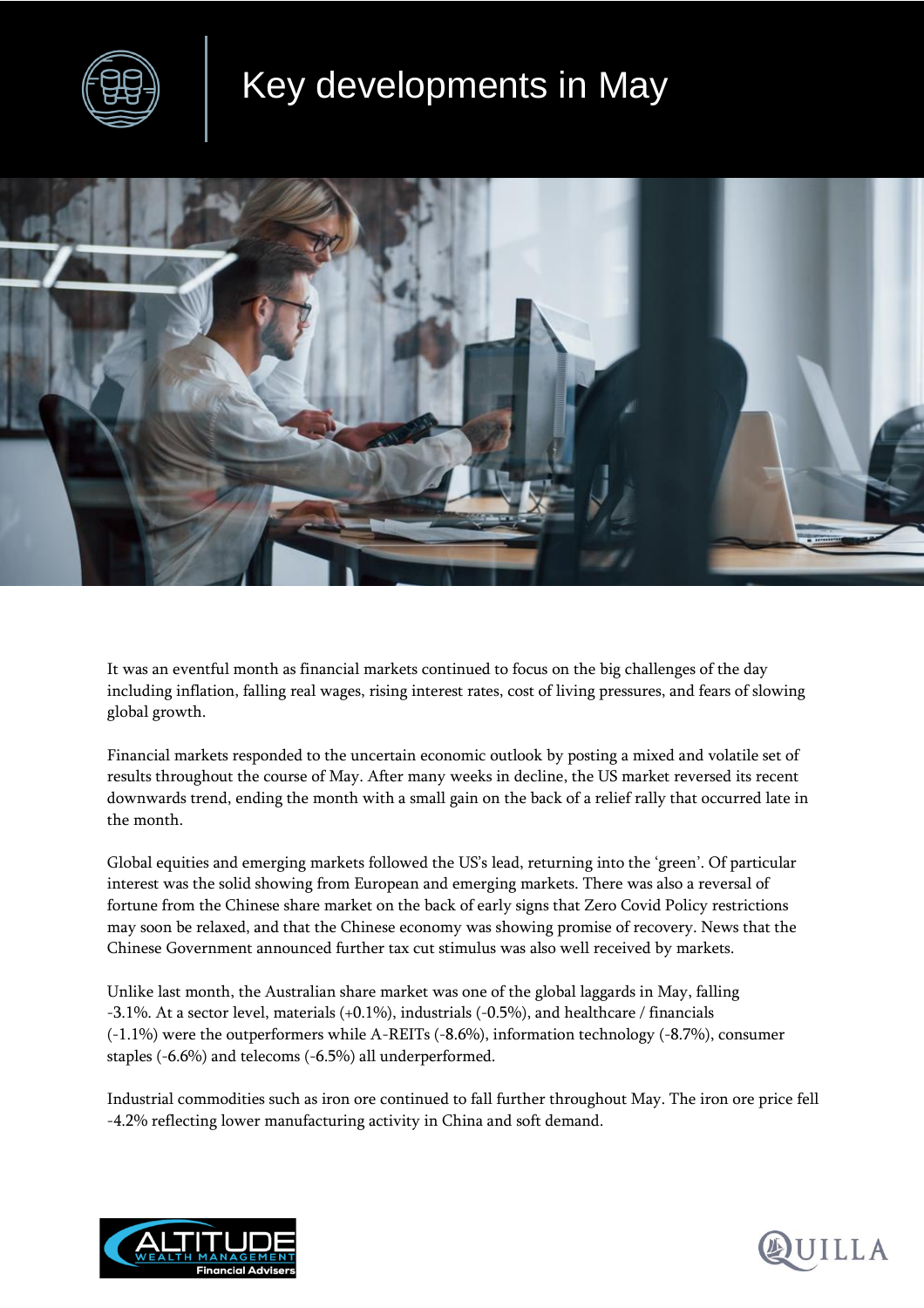

In stark contrast, the oil price continued its sustained rally due to supply risks caused by the ongoing Russia and Ukraine conflict. It was up +9.5% for the month and has now risen an astonishing +73% over the past 12 months. Meanwhile, bond market indices retreated as bond yields rose in response to central bank commentary that they would fight fire with fire on the inflation front. Noticeably, the Australian 90 Day Bank Bill rate shot up from 0.41% to 1.00% following the RBA's decision to lift the official cash rate to 0.35% early in the month suggesting that further rate rises of the order of 0.25% are expected.

The big economic news of the month concerned the words and actions of global central banks. The European Central Bank announced that the end of quantitative easing was in prospect for next quarter and the end of negative rates should appear by September. The Federal Reserve also sent a warning shot that it was serious about controlling inflation, which incidentally fell from 5.2% to 4.9%\*, by indicating that following successive interest rates hikes of 0.5% it would be in a better position to judge the next steps, but subject to the evolving outlook of the economy. This less than 'hawkish' commentary and the slightly softer inflation reading was interpreted by market pundits as a sign that the Fed may well indeed be patient after all and may hit the pause button on tightening too hard and too fast, especially if inflation levels continue to moderate as they expect.

Whilst the US Federal Reserve may be guilty of being slow to act on inflation and delivering mixed messages, the same cannot be said about New Zealand's central bank. It raised its cash rate by 0.5% to 2% and revised up its forecast for the cash rate to a peak of 3.9%.

Closer to home, GDP rose 0.8% this quarter, following a rise of 3.6% in December, with newly appointed Australian Federal Treasurer, Dr Jim Chalmers, describing the result as "weaker" than the budget forecasts and "a snapshot of the really serious constraints and challenges that we have in our economy." It was not all bad news, however. The national accounts showed that terms of trade rose 5.9%, with exports (+9.6%) boosted by strong demand for mining and agricultural commodities. Household spending rose 1.5% this quarter. Spending on discretionary goods and services increased 4.3%, exceeding pre-pandemic levels for the first time. The reopening of domestic and international borders contributed to rises in transport services (+60.0%), recreation and culture (+4.8%), and hotels, cafes, and restaurants (+5.3%). Purchase of vehicles rose (+13.0%) as supply constraints eased.

Also worthy of note was the household saving ratio metric which measures net savings as a percentage of net income. It declined to 11.4% from 13.4% but remains well above pre-pandemic levels and the long run average of approximately 5%. The healthy savings rate is a comforting sign that the average Australian has an adequate safety buffer in place to lean on against rising prices and rates.

\*As measured by the Fed's preferred measure of inflation - the core personal consumption expenditures price index



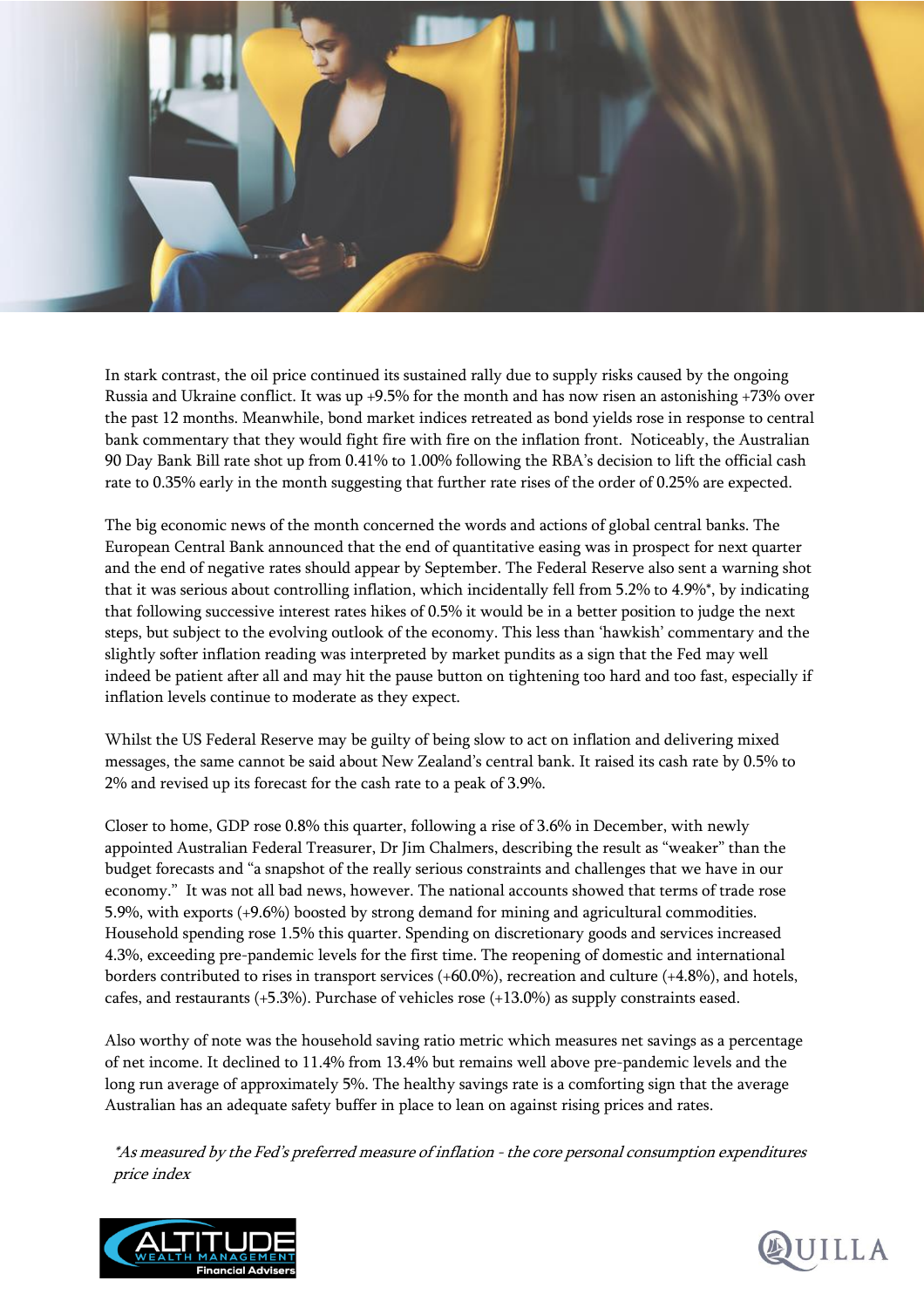

|                                               | 31-May-22 | 30-Apr-22 | 31-Mar-22 | <b>Qtr change</b> | 1 year<br>change |
|-----------------------------------------------|-----------|-----------|-----------|-------------------|------------------|
| <b>Interest Rates</b><br>(at close of period) |           |           |           |                   |                  |
| Aus 90 day Bank Bills                         | 1.00%     | 0.41%     | 0.17%     | $+93.0$           | $+96.0$          |
| Aus 10yr Bond                                 | 3.38%     | 3.01%     | 2.50%     | $+127.0$          | $+176.0$         |
| US 90 day T Bill                              | 1.13%     | 0.83%     | 0.51%     | $+76.0$           | $+112.0$         |
| US 10 yr Bond                                 | 2.84%     | 2.89%     | 2.33%     | $+100.5$          | $+125.1$         |
| <b>Currency (against the AUD)</b>             |           |           |           |                   |                  |
| <b>US Dollar</b>                              | 0.717     | 0.711     | 0.751     | $-1.14%$          | $-7.33%$         |
| <b>British Pound</b>                          | 0.570     | 0.571     | 0.570     | 5.89%             | 4.68%            |
| Euro                                          | 0.669     | 0.678     | 0.670     | 3.79%             | 5.57%            |
| Japanese Yen                                  | 92.46     | 91.68     | 91.21     | 10.67%            | 9.03%            |
| Trade-Weighted Index                          | 63.20     | 63.10     | 63.60     | 4.29%             | $-0.47%$         |
| <b>Equity Markets</b>                         |           |           |           |                   |                  |
| <b>Australian All Ordinaries</b>              | $-3.1%$   | $-0.8%$   | 6.9%      | 2.7%              | 4.7%             |
| <b>MSCI Australia Value (AUD)</b>             | $-1.8%$   | $-0.3%$   | 7.7%      | 5.6%              | 9.3%             |
| <b>MSCI Australia Growth (AUD)</b>            | $-3.5%$   | 0.7%      | 5.7%      | 2.7%              | 1.8%             |
| S&P 500 (USD)                                 | 0.2%      | $-8.7%$   | 3.7%      | $-5.2%$           | $-0.3%$          |
| MSCI US Value (USD)                           | 1.9%      | $-4.9%$   | 2.9%      | $-0.3%$           | 3.4%             |
| <b>MSCI US Growth (USD)</b>                   | $-2.7%$   | $-13.6%$  | 4.2%      | $-12.4%$          | $-9.0%$          |
| <b>MSCI World (USD)</b>                       | 0.2%      | $-8.3%$   | 2.8%      | $-5.5%$           | $-4.4%$          |
| Nikkei (YEN)                                  | 1.6%      | $-3.5%$   | 5.8%      | 3.7%              | $-3.6%$          |
| <b>CSI 300 (CNY)</b>                          | 2.1%      | $-4.8%$   | $-7.8%$   | $-10.5%$          | $-21.8%$         |
| <b>FTSE 100 (GBP)</b>                         | 1.1%      | 0.8%      | 1.4%      | 3.3%              | 12.4%            |
| DAX (EUR)                                     | 2.1%      | $-2.2%$   | $-0.3%$   | $-0.5%$           | $-6.7%$          |
| Euro 100 (EUR)                                | 0.9%      | $-1.4%$   | 0.2%      | $-0.3%$           | 2.3%             |
| <b>MSCI Emerging Markets (USD)</b>            | 0.5%      | $-5.5%$   | $-2.2%$   | $-7.2%$           | $-19.6%$         |
| <b>Commodities</b>                            |           |           |           |                   |                  |
| Iron Ore (USD)                                | $-4.2%$   | $-8.8%$   | 13.6%     | $-0.7%$           | $-30.9%$         |
| Crude Oil WTI U\$/BBL                         | 9.5%      | 4.4%      | 4.8%      | 19.8%             | 72.9%            |
| Gold Bullion \$/t oz                          | $-3.3%$   | $-1.7%$   | 2.0%      | $-3.1%$           | $-3.2%$          |

Source: Quilla, Thomson Reuters Datastream